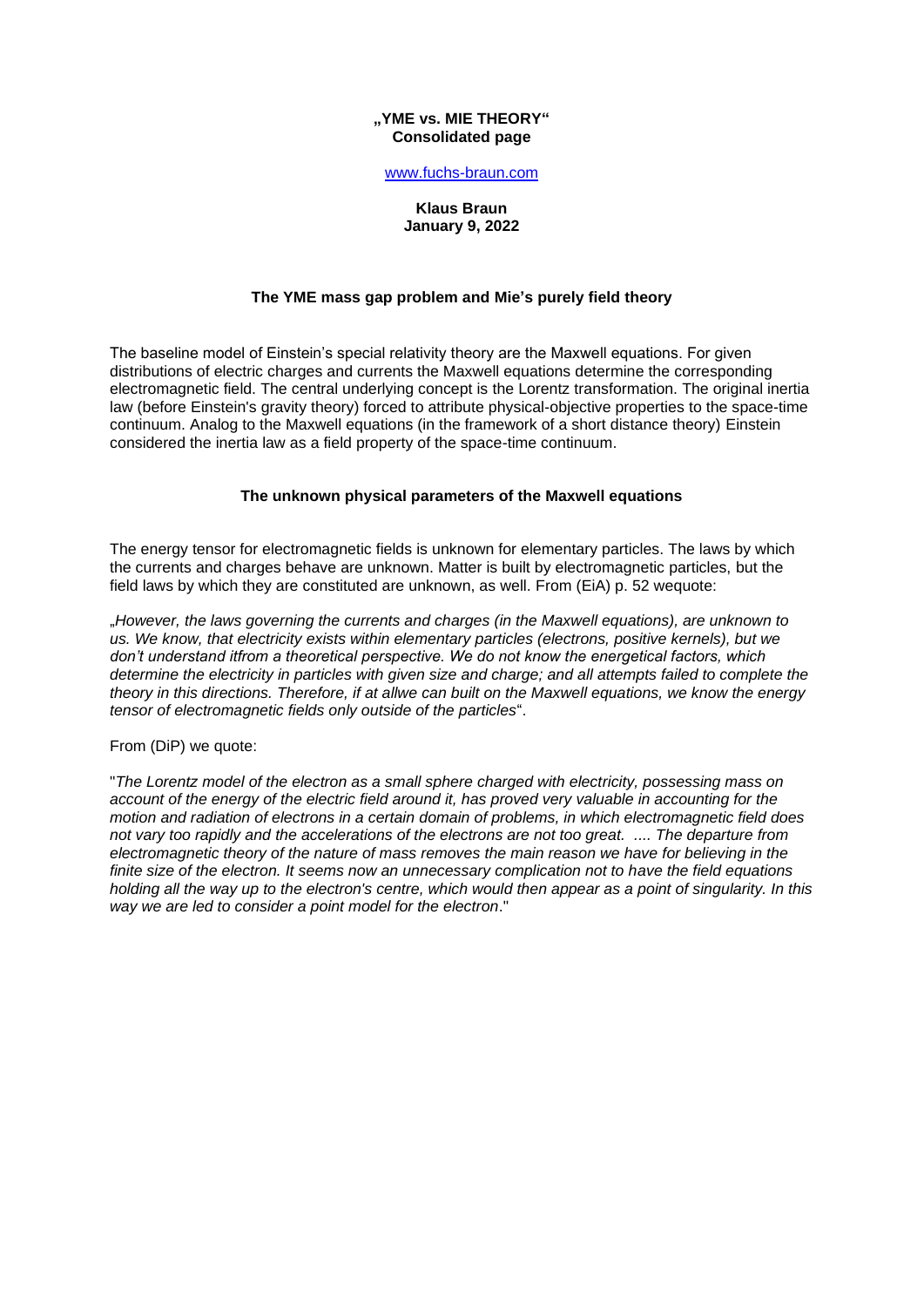## **The Yang-Mills Equations and the mass gap**

The classical Yang-Mills theory is a generalization of the Maxwell theory of electromagnetism where the chromo-electromagnetic field itself carries charges. As a classical field theory the Maxwell equations have solutions which travel at the speed of light so that its quantum version should describe the massless particles, the "gluons". However, the postulated phenomenon of color confinement permits only bound states of gluons, forming massive particles.This is the mass gap. Another aspect of confinement is asymptotic freedom which makes it conceivable that quantum Yang-Mills theory exists without restrictiont o low energy scales.

In other words, the YME Millennium problem is about an appropriate mathematical model to govern the current "mass gap" of the YME, which is the difference in energy between the vacuum and the next lowest energy field.

The proposed Hilbert scale based quantum field model isabout an generalized variational representations of the considered PDE (in this case the Maxwell equations) based on the H(1/2) inner (energy) product, whichis a generalization of the H(1) Dirichlet integral inner product. The Extended energy Hilbert space allows a decomposition into the compactly embedded (coarse grained) standard H(1) energy Hilbert space and a complementary closed sub-space of H(1/2). The corresponding dual Hilbert space H(-1/2) of H(1/2) contains the quantum elements carrying a sum of kinematical and potential energy, correspondingly governed by the related energy space decomposition in the considered physical situation/ PDE system.

The extended Maxwell equations in the proposed Hilbert scale framework provides the missing laws by which the currents and charges behave. This is very much in line with Mie's theory.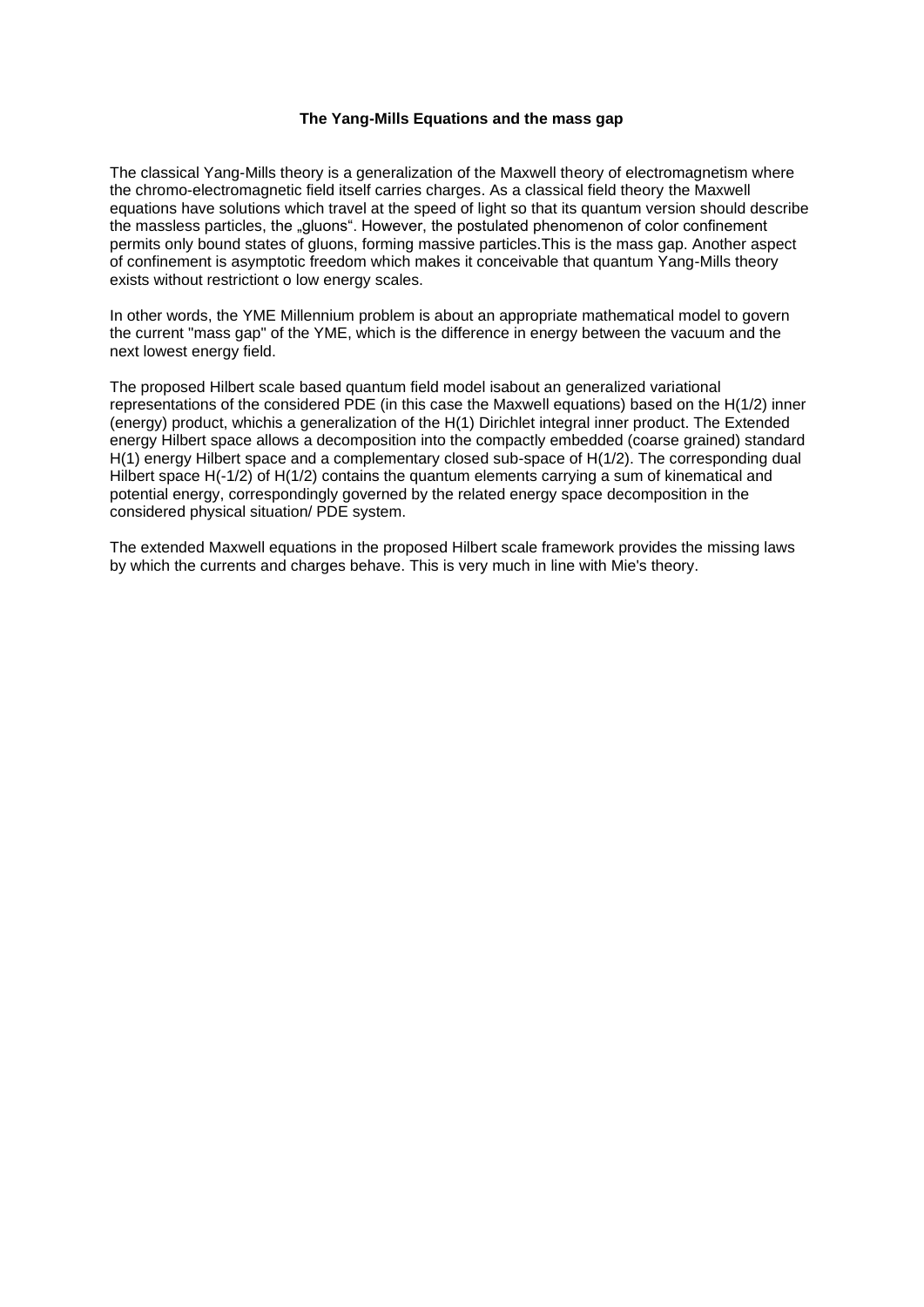## **The Mie theory**

A more general theory ofelectrodynamics has been proposed by Mie, by which it seems possible to derive the matter from the field.

The requirement leading to the Mie equations is that the mechanical law must follow from the field equations. Therefore, the Mie equation is fully analogous to that of the fundamental law of mechanics. In the static case that is, the electric force is counterbalanced in the ether by the concept of an "*electric pressure*". It is the essential differentiator to the Lorentz equations*,* where there is no law that determines how the potentials depend on the phase-quantities of the field and on the electricity; there is only a formula giving the density ofthe mechanical (*ponderomotorische*) force and the law of mechanics, which governs the motion of electrons under the influence of this force.

Mie's theory resolves the problem of matter into a determination of the expression of the Hamiltonian function in terms of four quantities and the laws for the field may be summarised in a Hamilton's principle.

(WeH): "*G. Mie in 1912 pointed out a way of modifying the Maxwell equations in such a manner that they might possibly solve the problem of matter, by explaining why the field possesses a granular structure and why the knots of energy remain intact in spite of the back-and-forth flux of energy and momentum. The Maxwell equations will not do because they imply that negative charges compressed in an electron explode; … The preservation of the energy knots must result from the fact that the modified field laws admit only of one state of field equilibrium … The field laws should thus permit us to compute in advance charges and mass of the electron and the atomic weights of the various chemical elements in existence. And the same fact, rather than contrast of substance and field, would*  be the reason why we may decompose the energy or inert mass of a compound body (approximately) *into the non-resolvable energy of its last elementary constituents and the resolvable energy of their mutual bond. …. At a certain stage of the development it did not seem preposterous to hope that all physical phnomena could be reduced to a simple universal field law (in the form of a Hamiltonian principle).*"

In mechanics, a definite function of action corresponds to every given mechanical system and has to be deduced fromthe constitution of the system. Mie's theory is only concerned with a single system, the world. This is were the real problem of matter takes its beginning: to determine the Mie "worldfunction of action", belonging to the physical world.

The proposed gravity and quantum field model is basically an enhanced Mie electrodynamic overcoming the above difficulty which is basically caused by a missing truly geometric structure of the underling manifolds w/o any conceptual relationship to all possible mathematical solution of the Mie equations. Therefore, the enhancement is concerned with a replacement of the manifold framwork by a Hilbert space, where its inner product induces a corresponding norm and where an existing hermitian operator induces a corresponding energy norm, governing e.g. least action or energy minimization formalisms.

The common baseline with the proposed NSE solution in line with the proposed YME solution is related to the physical notion "*pressure*", which has the same unit of measure than a "*potential difference*". The common additional conceptual new element is the fact that a "*potential difference*" becomes now an intrinsic element of the corresponding PDE systems governed by the closed "potential energy" ("ground state", "internal energy") sub-space.